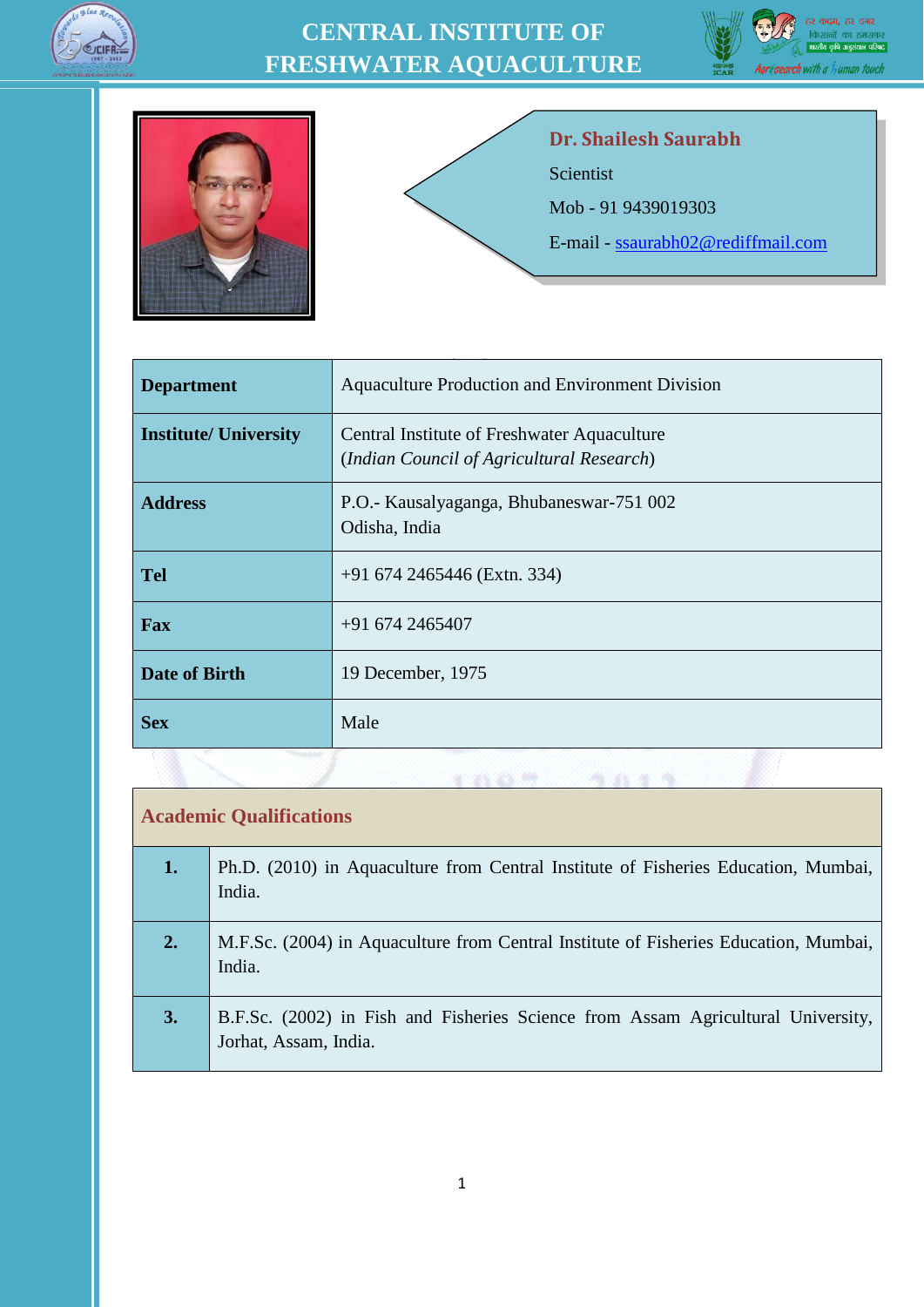



| <b>Academic Awards</b>                     | Jawaharlal Nehru Award for outstanding doctoral thesis research in<br>Agricultural and Allied Sciences 2011(Fisheries Sciences) by<br>ICAR, New Delhi with Gold Medal, Certificate, Citation and a cash<br>award of Rs. 50,000 received on 16 July 2012 at NASC complex,<br>New Delhi. |
|--------------------------------------------|----------------------------------------------------------------------------------------------------------------------------------------------------------------------------------------------------------------------------------------------------------------------------------------|
|                                            | Prof. K. H. Alikunhi Gold medal for best Ph.D. thesis work in<br>Fisheries and Allied Sciences in the year 2011 by CIFE, Mumbai<br>with Certificate and Citation received on 14 January, 2012.                                                                                         |
|                                            | Dr. I. Karunasagar Award for the best Indian Ph.D. thesis for the<br>year 2011 by Professional Fisheries Graduates Forum, Mumbai<br>with Certificate and Citation received on 22 December 2011 during<br>9 <sup>th</sup> India Fisheries Forum held at Chennai.                        |
|                                            | Dr. Hiralal Chaudhuri Gold Medal India for securing the first<br>position in the M.F.Sc. programme of Freshwater Aquaculture of<br>the academic year 2002-2004 at the convocation held on 18 January<br>2005 at CIFE, Mumbai.                                                          |
|                                            | CIFE Institutional Fellowship to pursue Ph.D.                                                                                                                                                                                                                                          |
|                                            | CIFE Institutional Fellowship to pursue M. F. Sc.                                                                                                                                                                                                                                      |
|                                            | AAU merit scholarship to pursue B.F.Sc                                                                                                                                                                                                                                                 |
| <b>Research</b><br><b>Experiences</b>      | Aquaculture<br>Fish Immunology<br>$\bullet$                                                                                                                                                                                                                                            |
|                                            | <b>Fish Parasites</b>                                                                                                                                                                                                                                                                  |
|                                            | Peninsular Carps Breeding and Culture                                                                                                                                                                                                                                                  |
|                                            | Ornamental Fish Breeding and Culture                                                                                                                                                                                                                                                   |
| <b>Current Research</b>                    | Freshwater Pearl Culture and Breeding                                                                                                                                                                                                                                                  |
| <b>Interests</b>                           | <b>Immunology of Freshwater Pearl Species</b>                                                                                                                                                                                                                                          |
| <b>Current Research</b><br><b>Projects</b> | Aquaculture of peninsular medium carps and ornamental fishes.<br>1.<br>Development of breeding protocols and larval rearing of indigenous<br>2.<br>species Puntius filamentosus and Puntius denisonii.                                                                                 |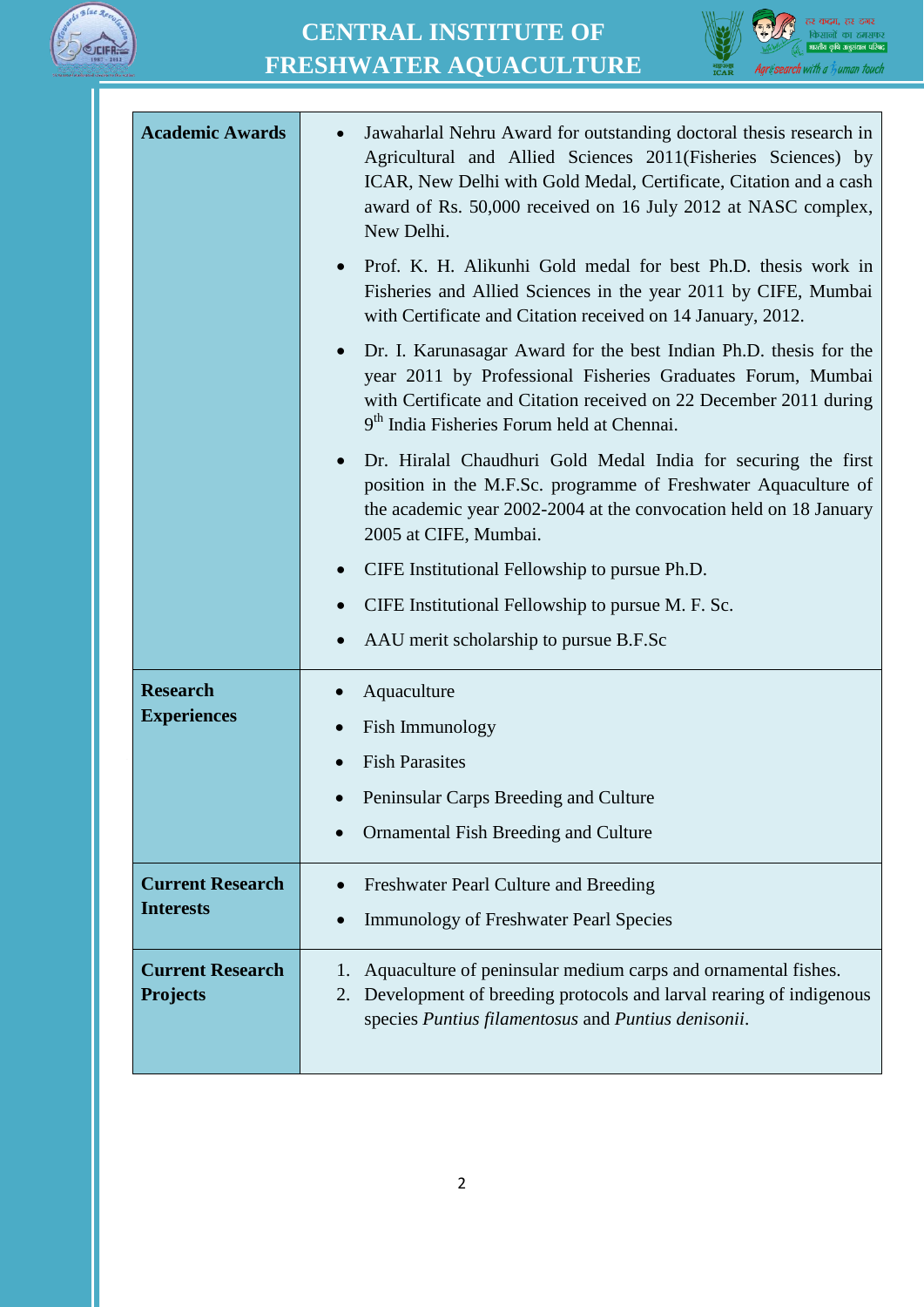

Г

#### **CENTRAL INSTITUTE OF FRESHWATER AQUACULTURE**



| <b>Publications</b> |                                  |                                                                                                                                                                                                                                                                                                         |
|---------------------|----------------------------------|---------------------------------------------------------------------------------------------------------------------------------------------------------------------------------------------------------------------------------------------------------------------------------------------------------|
| A.                  | <b>Review Papers</b>             | 1. Saurabh, S. and Sahoo, P. K. (2008). Lysozyme: an<br>important defence molecule of fish innate immune system.<br>Aqua. Res., 39: 223-239.                                                                                                                                                            |
|                     |                                  | 2. Saurabh, S. and Sahoo, P. K. (2008). Major diseases and<br>mechanism of the giant freshwater prawn,<br>defence<br>Macrobrachium rosenbergii (de Man) - a review. Proc. Nat.<br>Acad. Sci. India, Sec B, 78: 103-121.                                                                                 |
| <b>B.</b>           | <b>Research</b><br><b>Papers</b> | 1. Saurabh, S., Mohanty, J., Garnayak, S.K. and Sahoo, P.K.<br>(2012). Identification of immunodominant polypeptides of the<br>freshwater fish lice <i>Argulus siamensis</i> (Wilson) – preliminary<br>findings. <i>Indian J. Fish.</i> , <b>59 (1):</b> 103-106.                                       |
|                     |                                  | 2. Saurabh, S., Mohanty, B.R. and Sahoo, P.K. (2011).<br>Expression of immune-related genes in rohu Labeo rohita<br>(Hamilton) by experimental freshwater lice Argulus siamensis<br>(Wilson) infection. Vet. Parasitol., 175:119-128.                                                                   |
|                     |                                  | 3. Saurabh, S., Sahoo, P.K., Mohanty, B.R., Mohanty, J., Jena,<br>J.K., Mukherjee, S.C. and Sarangi, N. (2010). Modulation of<br>the innate immune response of rohu Labeo rohita (Hamilton)<br>by experimental freshwater lice Argulus siamensis (Wilson)<br>infection. Aqua Res., 41: e326-e335.       |
|                     |                                  | 4. Saurabh, S. and Sahoo, P.K. (2010). Non-specific immune<br>responses of the Indian major carp Labeo rohita Hamilton to<br>infestation by the freshwater fish louse Argulus siamensis<br>(Wilson). <i>Indian J. Fish.</i> , 57 (2): 45-53.                                                            |
|                     |                                  | 5. Swain, P., Dash, S., Bal, J., Routray, P., Sahoo, P. K., Sahoo,<br>S. K., Saurabh, S. and Gupta, S. D. (2006). Passive transfer<br>of maternal antibodies and their existence in eggs, larvae and<br>fry of Indian major carp, Labeo rohita (Ham.). Fish Shellfish<br><i>Immunol.</i> , 20: 519-527. |
| C.                  | <b>Chapters in</b>               | <b>In English</b><br>i.                                                                                                                                                                                                                                                                                 |
|                     | book/Training<br>manuals         | Hemaprasanth, Sridhar, N., Saurabh S. and Raghuanth, M.R.<br>1)<br>(2010). Fish Stress, disease and health management. In:<br>M.Karthikeyan and Preetha Panikkar (Eds.). Reservoir<br>Fisheries Management. Central Inland Fisheries research<br>Institute, Barrackpore, West Bengal. pp. 111-129.      |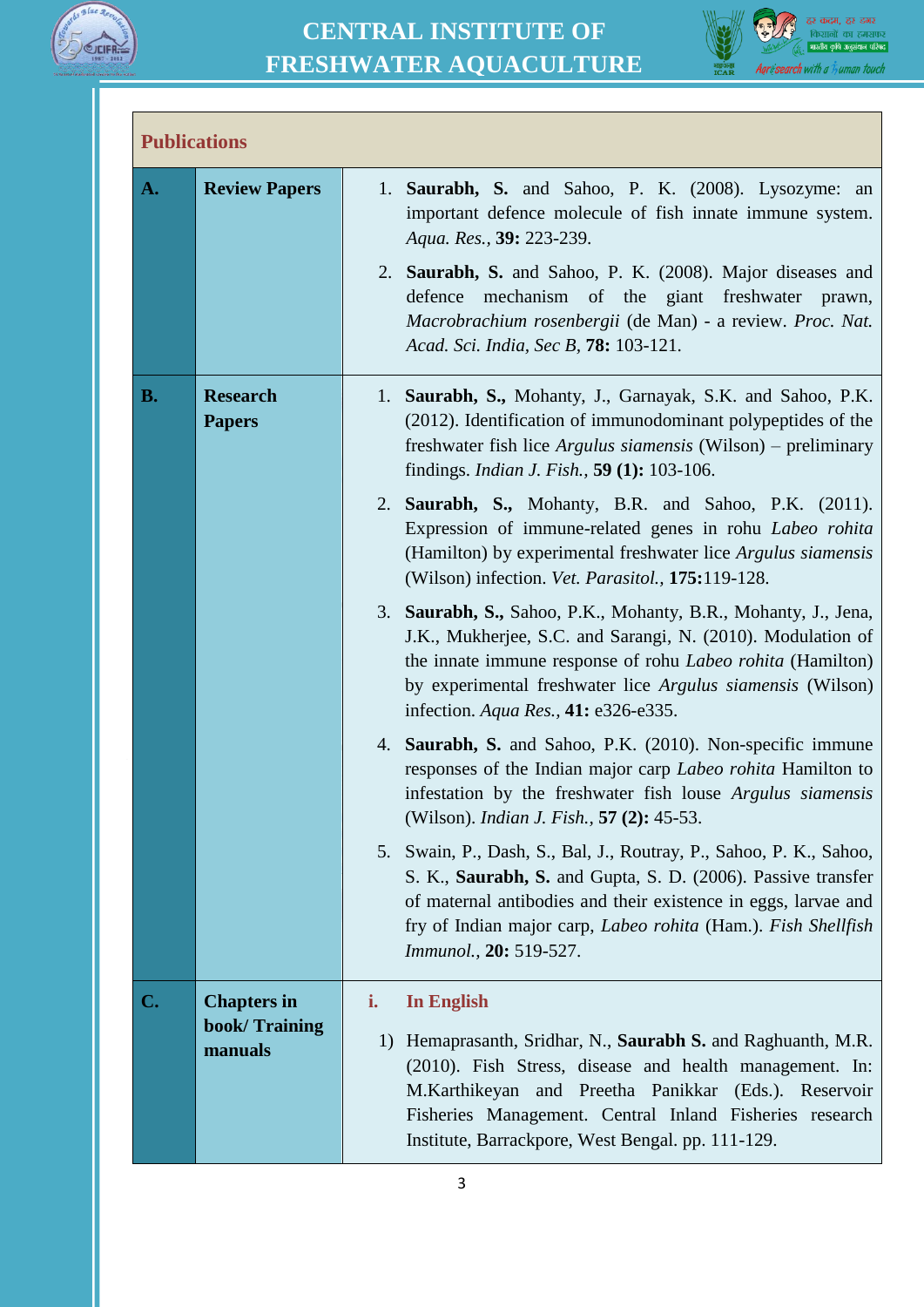



|    |                            | 4)  | 2) Saurabh, S. and Sahoo, P. K. (2009). Innate immunity in fish<br>with special reference to zebrafish. In: Short course on<br>'Recent Advances in Ornamental Fish Breeding and Culture'<br>held at CIFA, Bhubaneswar, India, from 12-21 January 2009,<br>pp. 110-116.<br>3) Swain, S. K. and <b>Saurabh, S.</b> (2009). Breeding of ornamental<br>fish with special reference to live bearer species. In: Short<br>course on 'Recent Advances in Ornamental Fish Breeding and<br>Culture' held at CIFA, Bhubaneswar, India, from 12-21<br>January 2009, pp. 36-39.<br>Sahoo, P.K., Saurabh, S. and Das, A. (2008). Disease<br>management in freshwater prawn seed rearing and farming.<br>In: Summer school on 'Recent Trends in Seed Production of<br>Freshwater Finfishes<br>and Shellfishes' held at CIFA,<br>Bhubaneswar, India, from 18 <sup>th</sup> -10 <sup>th</sup> March 2008, pp. 111-122.<br>5) Sahoo, P. K. and <b>Saurabh, S.</b> (2008). Immune response to<br>parasitic pathogens in fish. In: Winter school on Recent<br>Advances in Fish and Shellfish Immunology, and its<br>Application held at CIFA, Bhubaneswar, India, pp.70-74. |
|----|----------------------------|-----|----------------------------------------------------------------------------------------------------------------------------------------------------------------------------------------------------------------------------------------------------------------------------------------------------------------------------------------------------------------------------------------------------------------------------------------------------------------------------------------------------------------------------------------------------------------------------------------------------------------------------------------------------------------------------------------------------------------------------------------------------------------------------------------------------------------------------------------------------------------------------------------------------------------------------------------------------------------------------------------------------------------------------------------------------------------------------------------------------------------------------------------------------------|
|    |                            | ii. | <b>In Hindi</b>                                                                                                                                                                                                                                                                                                                                                                                                                                                                                                                                                                                                                                                                                                                                                                                                                                                                                                                                                                                                                                                                                                                                          |
|    |                            |     | 1) Saurabh, S. and Sahoo, P.K. (2010). MahaJhinga Kee<br>Parmukh Bimariyan abum Sawasthya Parbhandhan. In:<br>(CIFA Silver Jubilee Special 2011), CIFA,<br>Nilitema<br>Bhubaneswar, India, Vol. 7, pp. 60-63.                                                                                                                                                                                                                                                                                                                                                                                                                                                                                                                                                                                                                                                                                                                                                                                                                                                                                                                                            |
|    |                            |     | 2) Swain, S.K., Singh, S.K. and <b>Saurabh, S.</b> (2010). Rangeen<br>Matysa Palan-Mahila Maitree Udham. In: Nilitema (CIFA<br>Silver Jubilee Special 2011), CIFA, Bhubaneswar, India, Vol.<br>7, pp. 32-37.                                                                                                                                                                                                                                                                                                                                                                                                                                                                                                                                                                                                                                                                                                                                                                                                                                                                                                                                             |
|    |                            |     | 3) Saurabh, S. (2008). Machliyon kee Pramukha Beemariyan<br>Tatha Unka Upchar (In Hindi). In: Krishi Prabandhan Ke<br>Naye Aayam, NAARM, Hyderabad, India, pp. 92-100.                                                                                                                                                                                                                                                                                                                                                                                                                                                                                                                                                                                                                                                                                                                                                                                                                                                                                                                                                                                   |
| D. | Popular<br><b>Articles</b> | 1.  | Saurabh, S., Choudhary, B. K. and Mohanta, K. N. (2009).<br>Gene transfer technology and production of transgenic fish:<br>recent developments. Fishing Chimes 29 (3): 15-23.<br>2. Mohanta, K. N., Subramanian, S., Komarpant, N. and<br><b>Saurabh, S.</b> (2008). Alternate carp species for diversification<br>in freshwater aquaculture in India. Aquaculture Asia $13(1)$ :<br>$11-15.$                                                                                                                                                                                                                                                                                                                                                                                                                                                                                                                                                                                                                                                                                                                                                            |